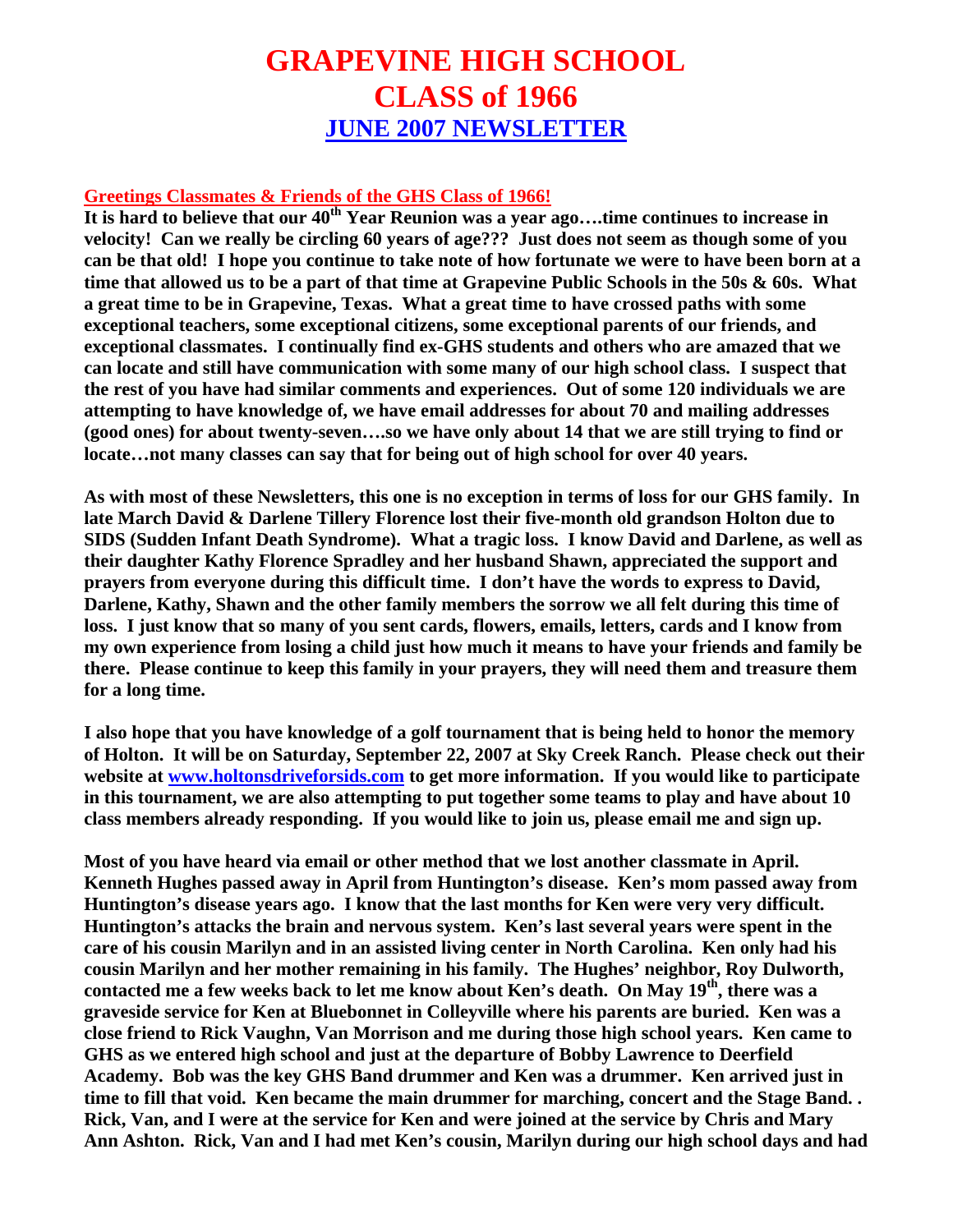**not seen her since that time. Her mom was there and said she remembered Rick and me (I can only say that her memory is a lot better than ours). It was good to visit with Marilyn, her mom, and some of Ken's friends from his time in Houston. We had a nice time remembering our times with Ken…it seems we are all attending too many funerals these days.** 

**By the way, Ken's friends from Houston were really amused about our nickname for Ken. When he arrived in Grapevine, we (in the band) referred to Ken as "Baby Hughie" which was quickly transformed in to "Duck". I guess we never called Ken anything but "Duck" during our high school days, and I must say that carried on through his adult life for us. I guess he decided not to share that with his friends in Houston! I know that Rick, Van and I will always have great memories of our good friend Ken "Duck" Hughes – we will truly miss him.** 

**I received an email at the end of May from Sharon Cooper Scott informing me that her son Michael was diagnosed with Hodgkin's disease. Please continue to keep Michael and Sharon's family in your prayers as well.** 

**For those who have not heard, our own, Darrell & Donna Faglie are slowly moving into a new vocational era. Darrell is opening a new division of Wright Construction (where he has worked for well over 30 years). Darrell will head up this new division that will specialize in underground utility work for Municipalities and work with residential sub-division utility construction projects. This division will be Darrell's and he will have his best partner, Donna Young Faglie (she keeps after me to include "young" in her name) working with him as the business gets started this summer. And, who knows, now that Donna is eligible for retirement from school, she might even like it enough to retire one of these days in the near future to work full time with Darrell. Donna would be in charge of the office, doing everything involved, including performing the "take-offs" for prospective work. That will give Darrell a dependable and important partner.** 

**On Wall Street, adjacent to the Wright Construction and Wright Development offices was a church that Mr. Wright has purchased. Darrell is working on converting it into his offices. He has been working for a few weeks by the time you read this and may be ready to move by July. So, as the Faglies move into this new phase of vocational effort in the coming months, I know you join me in wishing them well, and keep them in your prayers for a great success.** 

**As you are reading this, the Olivers are or will soon be moving into their recently purchased home in Grapevine. Our new address is 2301 Brookcrest Lane, Grapevine, Texas. This, for those of you who live in the area, is in the Reed Addition, north of Dove Elementary School and near Grapevine Lake. This would be near the location of Gay Reed Johnson's home while she was in high school. At any rate it is north on Kimball Road from Highway 114 to Lakeview, left on Lakeview to first street to the right (which is Brookcrest Lane) and we are near the end of that street on the right. We are very excited about getting back to being a home owner and are ready to depart the duplex we've been in since May 2006 when we sold our home.** 

**Another update…the Faglies and the Olivers still own land in Forestburg, Texas (Shooting Star Ranch) and we both still plan to have a building with living quarters in it within the next year or so. When and if either family will build a retirement home remains to be seen. But, we both hope to get to spend some more time there soon – if we get moved and the Faglies get the business going.** 

**Linda and I were fortunate to join with the many friends and family of Bobbie Cherry (Diane Cherry Stacy's Mom) recently at a surprised birthday party. Diane and Rick (I'm sure it was mostly Diane) did an excellent job in setting her up for the surprise (it was a surprise). And the slide show and food and fellowship were great. It was good to see all of the Stacy family and Cherry family again!**